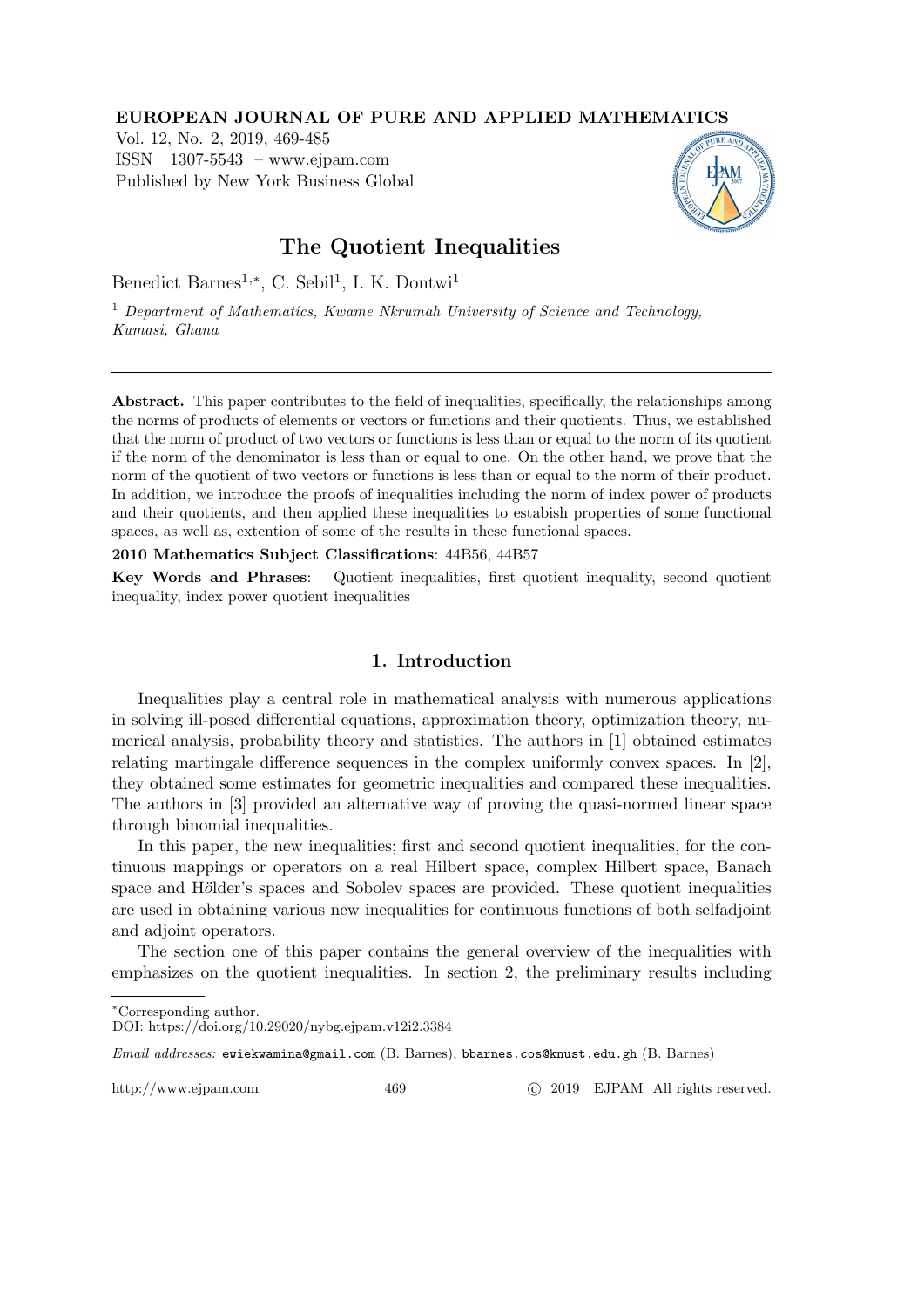definitions and theorem which are necessary in establishing the quotient inequalities are provided. The quotient inequalities; the first and second quotient inequalities, are introduced in section 3 of this paper. These inequalities are used to establish the relationships among the norms of product of functions and their quotient counterparts in  $L^p$  spaces, Hilbert space, Sobolev spaces, Holder's space, Banach space and unitary space.

#### 2. Some Preliminary Results

In this section, the definitions regarding the quotient inequalities and index power inequalities are provided.

**Definition 1** (First and Second Product Inequalities). Let  $a_1$  and  $a_2$  be any two positive real numbers, then

$$
(i) \|a_1\| \|a_2\| \le \|a_1\| + \|a_2\|, \quad \forall a_1, a_2 \in [0, 2].
$$
  

$$
(ii) \|a_1\| + \|a_2\| \le \|a_1\| \|a_2\|, \quad \forall a_1, a_2 \in [2, \infty).
$$

See [4].

**Definition 2** (Product-normed Linear Space). Let U be a linear space over  $[0, 2] \subseteq \mathbb{R}$ . A vector space with a product-norm  $u \to ||U||$  satisfying real-valued function  $|| \cdot ||$ ,

$$
\|\cdot\|_{pn}: U \to [0,\infty),
$$

such that for arbitrary  $u, v \in U$ ,  $\alpha \in [0, 2]$ , the following conditions are satisfied:

P1.  $||u|| \geq 0$ , and  $||u|| = 0$ , if and only if  $u = 0$ P2.  $\|\alpha u\| = |\alpha| \|u\|, \quad \alpha \in [0, 2],$  and  $u \in U$ P3.  $||u + v||_{pn} \le ||u||_{pn} + ||v||_{pn}, \forall u, v \in U$ 

We call  $\|\cdot\|_{pn}$  a product norm, if in addition to P1 − P3, the u and v satisfy

 $P_1(a)$ .  $||u||_{pn} ||y||_{pn} \le ||u||_{pn} + ||v||_{pn} \quad \forall u, v \in [0, 2]$  (first product inequality)  $P_1(b)$ . $||u|| + ||v|| \le ||u|| ||v||$ ,  $\forall u, v \in [2, \infty)$  (second product inequality).

See [5].

**Definition 3** (Young's Inequality). For  $1 < p < \infty$ , q the conjugate of p, and any two positive numbers a and b, then

$$
ab \le \frac{1}{p}a^p + \frac{1}{q}a^q, \ \ p, q \le 1.
$$

See [6].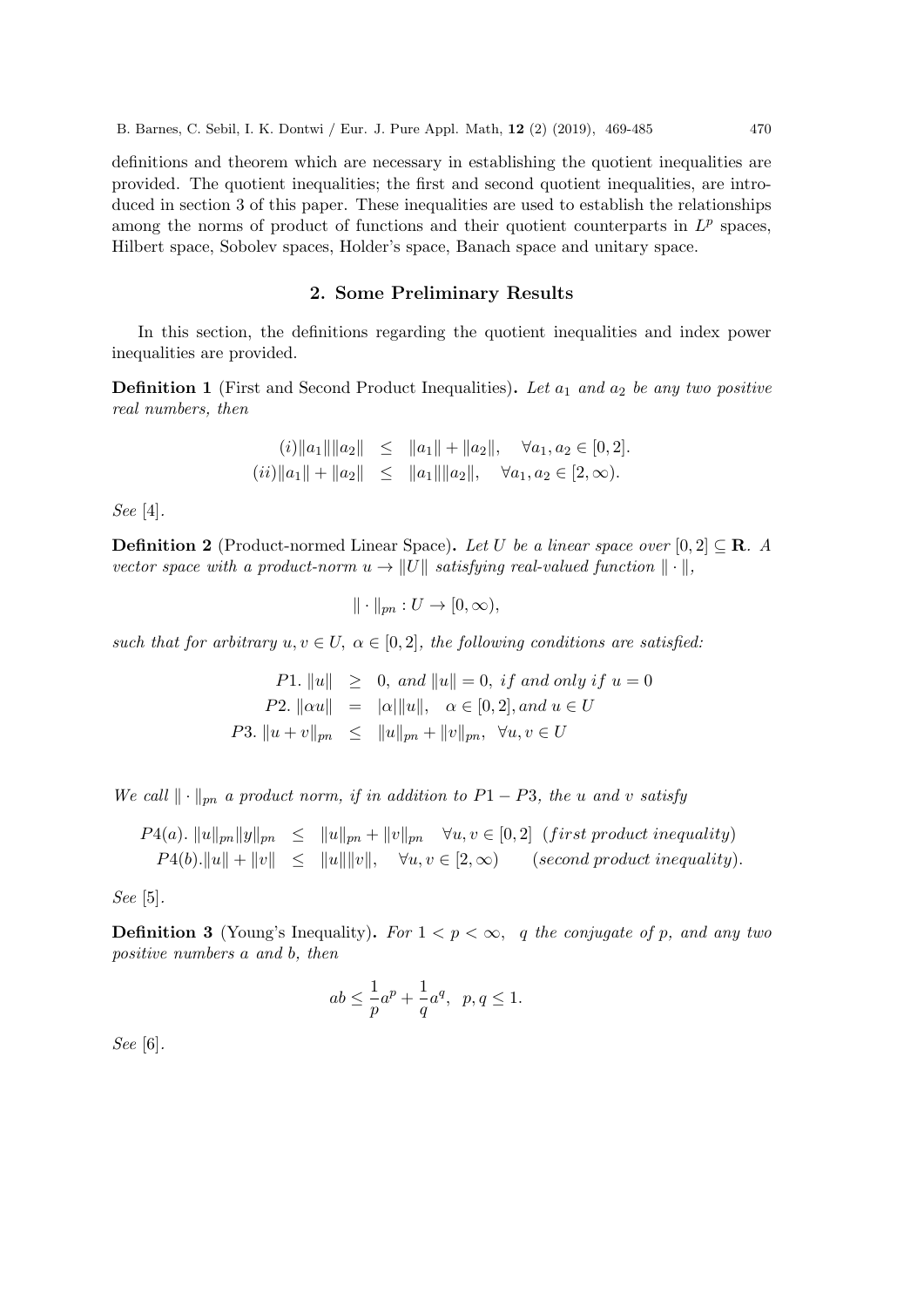**Definition 4** (Contractive Mapping). Let  $T : X \rightarrow X$  be a mapping from a complete normed linear space  $X$  into itself. The Lipschitz continuity on  $T$  is said to be a contraction if

$$
||T(u) - T(v)|| \le \lambda ||u - v||, \quad \forall u, v \in X, \text{ and } 0 < \lambda < 1.
$$

See [7].

**Definition 5.** Let  $\gamma \in (0,1]$ . We say a function  $T : X \to Y$  is Hölder continuous of exponent  $\gamma$  at  $x_o \in X$ , if

$$
||u(x) - u(x_o)|| \le L||x - x_o||^{\gamma},
$$

where L is boundedness constant may depend on X,  $x_o$ ,  $\gamma$  and T. See [8].

**Theorem 1** (Gagliardo-Nirenberg-Sobolev inequality). Let  $1 \leq p \leq n$ . Then there exists a constant  $C > 0$  (depending on p and n) such that

$$
||u||_{p*,\mathbf{R}^n} \leq C||\nabla u||_{p,\mathbf{R}^n}, \quad u \in W^{1,p}(\mathbf{R}^n).
$$

In particular, we have the continuous imbedding

$$
W^{1,p}(\mathbf{R}^n) \hookrightarrow L^{p*}(\mathbf{R}^n).
$$

For example, see authors in [9].

**Definition 6.** Let A and B be selfadjoint operators with  $S_p(A)$ ,  $S_p(B) \subseteq [m, M]$  for some real numbers  $m < M$ . If  $f : [m, M] \rightarrow \mathbf{R}$  is of  $r - L$ -Hölder type. Thus, for a given  $r \in (0,1]$  and  $L > 0$ , we have

$$
\left|f(s) - f(t)\right| \le L \left|s - t\right|^r, \quad \forall \ s, t \in [m, M],
$$

then we have the Ostrowski type inequality for selfadjoint operators:

$$
\left| f(s) - \langle f(A)x, x \rangle \right| \le \left[ \frac{1}{2}(M-m) + |s - \frac{m+M}{2}| \right]^r, \ \ \forall \ \ s \in [m, M] \ and \ x \in H \ with \ \|x\| = 1.
$$

Moreover, we have

$$
\left| \langle f(B)y, y \rangle - \langle f(A)x, x \rangle \right| \leq \left\langle \left| f(B) - \langle f(A)x, x \rangle \cdot 1_H \right|_y, y \right\rangle.
$$
  

$$
\leq L \Big[ \frac{1}{2} (M - m) + \langle |B - \frac{m + M}{2} \cdot 1_H | y, y \rangle \Big]^r,
$$
  

$$
\forall x, y \in H \text{ with } ||x|| = ||y|| = 1.
$$

See [10].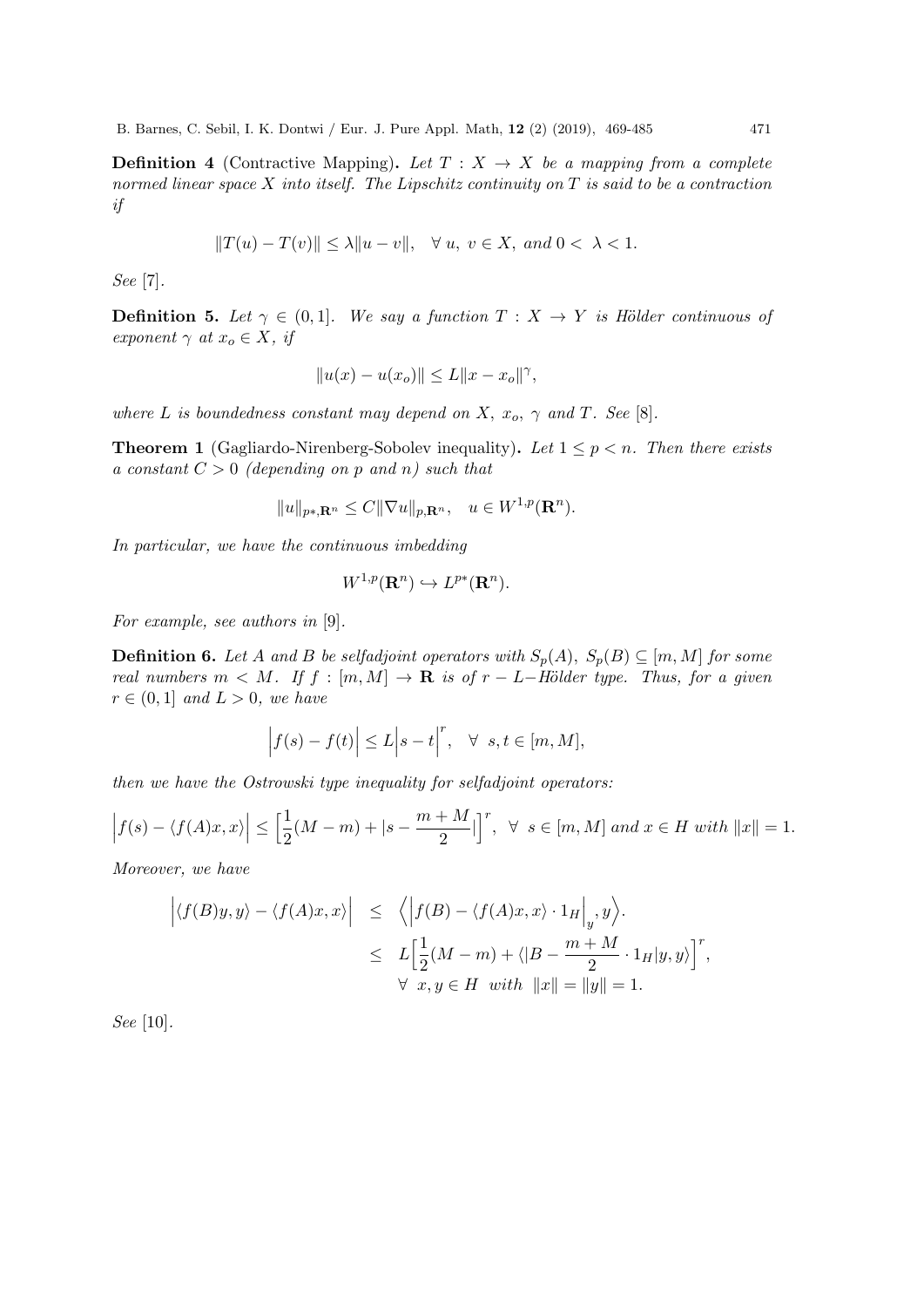## 3. Main Result

In this section, we derive both the first and second quotient inequalities in a suitable functional space.

Theorem 2 (First Quotient Inequality). Suppose that x and y are two real numbers or two real-valued vectors, then

$$
||x|| ||y|| \le ||x||
$$
,  $\forall$   $0 \le ||x|| < \infty$  and  $0 < ||y|| \le 1$ ,

where the equality occurs at either  $||x|| = 0$  or  $||y|| = 1$ .

**Proof:** Setting  $f(x, y) = -\nu x^2 - 2\nu x^2 y^2$ , the function attains its maximum value at zero, for all  $(x, y) \in \mathbb{R}^2$  and  $\nu \in [0, 1]$ . We can see that:

$$
f(x,y) = -\left(\nu x^2 + 2\nu x^2 y^2\right) \le 0
$$
  
\n
$$
f(x,y) = -\left(\nu x^2 + x^2 (2\nu y^2)\right) \le 0
$$
  
\n
$$
f(x,y) = -\left(\nu x^2 + x^2 (2\nu y^2)\right) \le -\left(x^{2\nu} + x^2 y^{4\nu}\right) \le 0
$$

By transitivity law, we obtain

$$
-\left(x^{2\nu} + x^2 y^{4\nu}\right) \le 0
$$
  
\n
$$
\Rightarrow -x^2 y^{4\nu} \le x^{2\nu}
$$
  
\n
$$
\Rightarrow \left\| -x^{2\nu} y^{2\nu} \right\| = \left\| \frac{x^{2\nu}}{x^{2(1-\nu)} y^{2\nu}} \right\|
$$
  
\n
$$
\Rightarrow \left\| x \right\|^{2\nu} \|y\|^{2\nu} \le \frac{\|x\|^{2\nu}}{\|x\|^{2(1-\nu)} \|y\|^{2\nu}}.
$$
  
\n(1)

Setting  $\nu = 1$  in inequality (1) yields

$$
||x|| ||y|| \le \frac{||x||}{||y||}.
$$
\n(2)

We search for the regions for which  $||x||$  and  $||y||$  hold. Setting  $\nu = \frac{1}{4}$  $\frac{1}{4}$  in inequality (1), we obtain

$$
||x||^3 \le \frac{1}{||y||^2}.\tag{3}
$$

Again, plugging  $\nu = \frac{1}{2}$  $\frac{1}{2}$  into inequality (1) yields

$$
||x|| \le \frac{1}{||y||^2}.\tag{4}
$$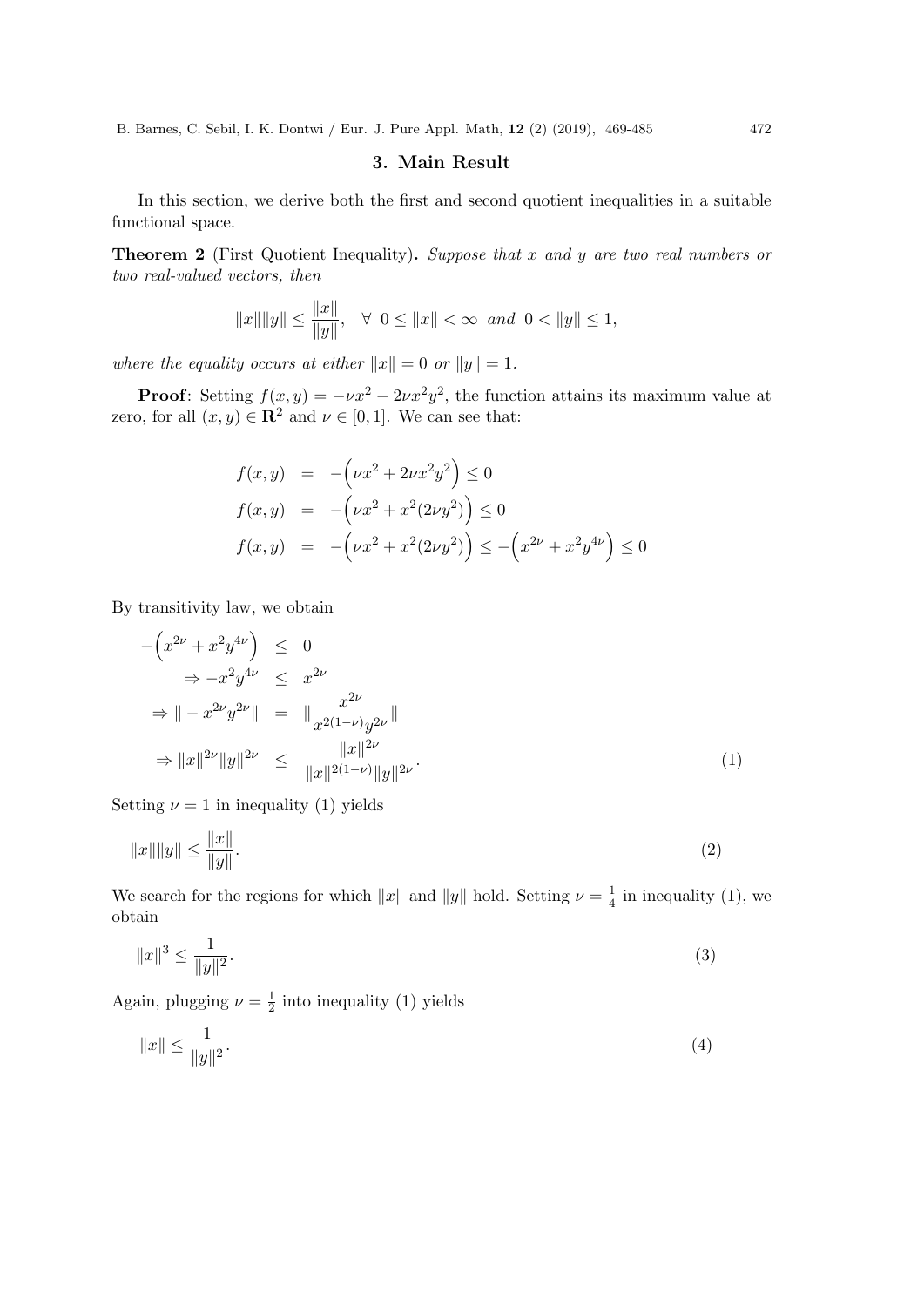From the inequalities  $(3)$  and  $(4)$ , we consider three situations for which inequality  $(2)$ holds. We observe that

$$
||x||3 < ||x||
$$
  
\n
$$
\Rightarrow x(x2 - 1) < 0
$$
  
\n
$$
\Rightarrow 0 < ||x|| < 1.
$$
\n(5)

Also, we can see that the two inequalities in (3) and (4) are equal if,

$$
||x||3 = ||x||
$$
  
\n
$$
\Rightarrow x(x2 - 1) = 0
$$
  
\n
$$
\Rightarrow ||x|| = 0, \text{ or } ||x|| = 1.
$$
 (6)

Lastly, the norms on the left hand sides of inequalities (3) and (4) can be written as:

$$
||x||3 > ||x||.
$$
  
\n
$$
\Rightarrow x(x2 - 1) > 0
$$
  
\n
$$
\Rightarrow ||x|| > 0, \text{ or } ||x|| > 1.
$$
\n(7)

The region for which  $||y||$  holds is as follows.

$$
||y||^2 \le \frac{1}{||x||}
$$
  
\n
$$
\Rightarrow ||y||^2 \le 1, \quad \forall ||x|| = 1
$$
  
\n
$$
\Rightarrow 0 < ||y|| \le 1.
$$
 (8)

Combining the inequalities  $(5)$ ,  $(7)$  and  $(8)$ , and equation  $(6)$  together with inequality  $(2)$ , we obtain

$$
||x|| ||y|| \le ||x||
$$
,  $\forall$   $0 \le ||x|| < \infty$  and  $0 < ||y|| \le 1$ .

Theorem 3 (Second Quotient Inequality ). Suppose that x and y are any two real numbers or any two real-valued vectors, then

$$
\frac{\|x\|}{\|y\|}\leq \|x\|\|y\|,\ \ \, \forall\ \ \|x\|\geq 1\ \, and\ \ \|y\|\geq 1,
$$

where the equality occurs at either  $||x|| = ||y|| = 1$  or  $||y|| = 1$ .

**Proof:** We can see that  $f(x, y) = \nu x^2 + 2\nu x^2 y^2$  attains its minimum value at zero, for all  $(x, y) \in \mathbb{R}^2$  and  $\nu \in [0, 1]$ .

$$
f(x, y) = \nu x^2 + 2\nu x^2 y^2 \ge 0
$$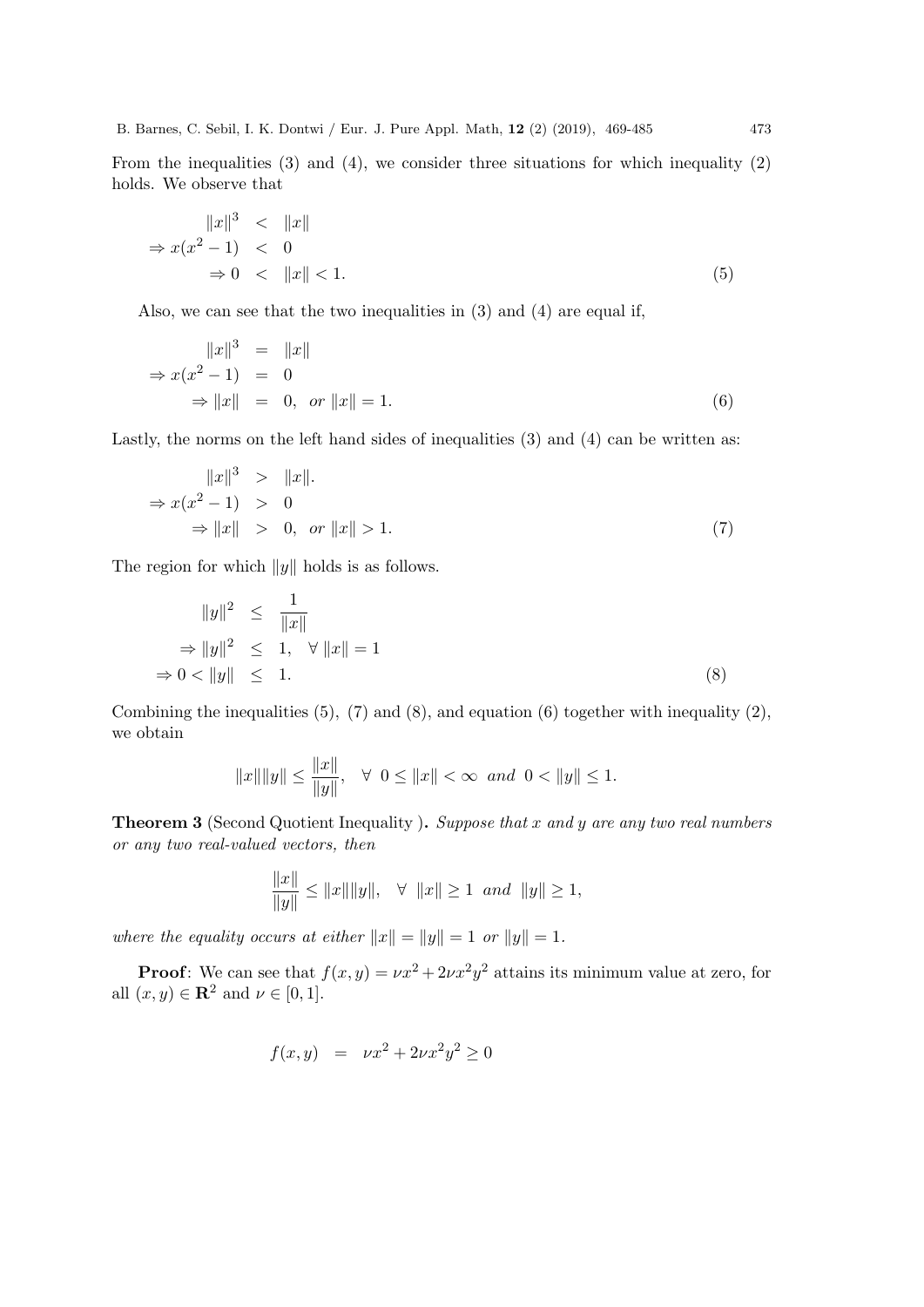$$
f(x,y) = \nu x^2 + x^2 (2\nu y^2) \ge 0
$$
  

$$
f(x,y) = \nu x^2 + x^2 (2\nu y^2) \ge x^{2\nu} + x^2 y^{4\nu} \ge 0
$$

By transitivity law, we obtain

$$
x^{2\nu} + x^2 y^{4\nu} \ge 0
$$
  
\n
$$
\Rightarrow -x^{2\nu} \le x^2 y^{4\nu}
$$
  
\n
$$
\Rightarrow \| -\frac{x^{2\nu}}{x^{2(1-\nu)}y^{2\nu}} \| = \| x^{2\nu} y^{2\nu} \|
$$
  
\n
$$
\Rightarrow \frac{\|x\|^{2\nu}}{\|x\|^{2(1-\nu)} \|y\|^{2\nu}} \le \|x\|^{2\nu} \|y\|^{2\nu}.
$$
  
\n(9)

Setting  $\nu = 1$  in inequality (9) yields

$$
\frac{\|x\|}{\|y\|} \le \|x\| \|y\|.
$$

The regions in which the above inequality holds are as follows. Setting  $\nu = 0$  in inequality (9) yields

$$
||x||^2 \ge 1
$$
  
\n
$$
\Rightarrow ||x|| \ge 1.
$$

In order to obtain the region for  $||y||$ , we set

$$
f(x,y) = \nu x^2 + (2\nu x^2)y^2 \ge x^{2\nu} + x^2y^{4\nu} \ge 0
$$
  
\n
$$
\Rightarrow -x^{2\nu} \le x^{4\nu}y^2
$$
  
\n
$$
\Rightarrow \left\| \frac{-1}{y^{2(1-\nu)}} \right\| = \left\| x^{2\nu}y^{2\nu} \right\|
$$
  
\n
$$
\Rightarrow \frac{1}{\|y\|^{2(1-\nu)}} \le \|x\|^{2\nu} \|y\|^{2\nu}.
$$
 (10)

Setting  $\nu = 0$  in inequality (10) yields

$$
||y||^2 \ge 1
$$
  
\n
$$
\Rightarrow ||y|| \ge 1.
$$

We observed that the equality occurs at either  $||x|| = ||y|| = 1$  or  $||y|| = 1$ .

## 3.1. Illustration of the First Quotient Inequality to the Real Line

In this subsection, the illustration of the first quotient inequality is provided. **Example 1.** . Setting  $a = \frac{2}{3}$  $rac{2}{3}$  and  $b = \frac{4}{5}$  $\frac{4}{5}$ , then

$$
\begin{array}{rcl} \|\frac{2}{3}\| \|\frac{4}{5}\| & < & \frac{\|\frac{2}{3}\|}{\|\frac{4}{5}\|} \\ \Rightarrow \frac{8}{15} & < & \frac{5}{6} \end{array}
$$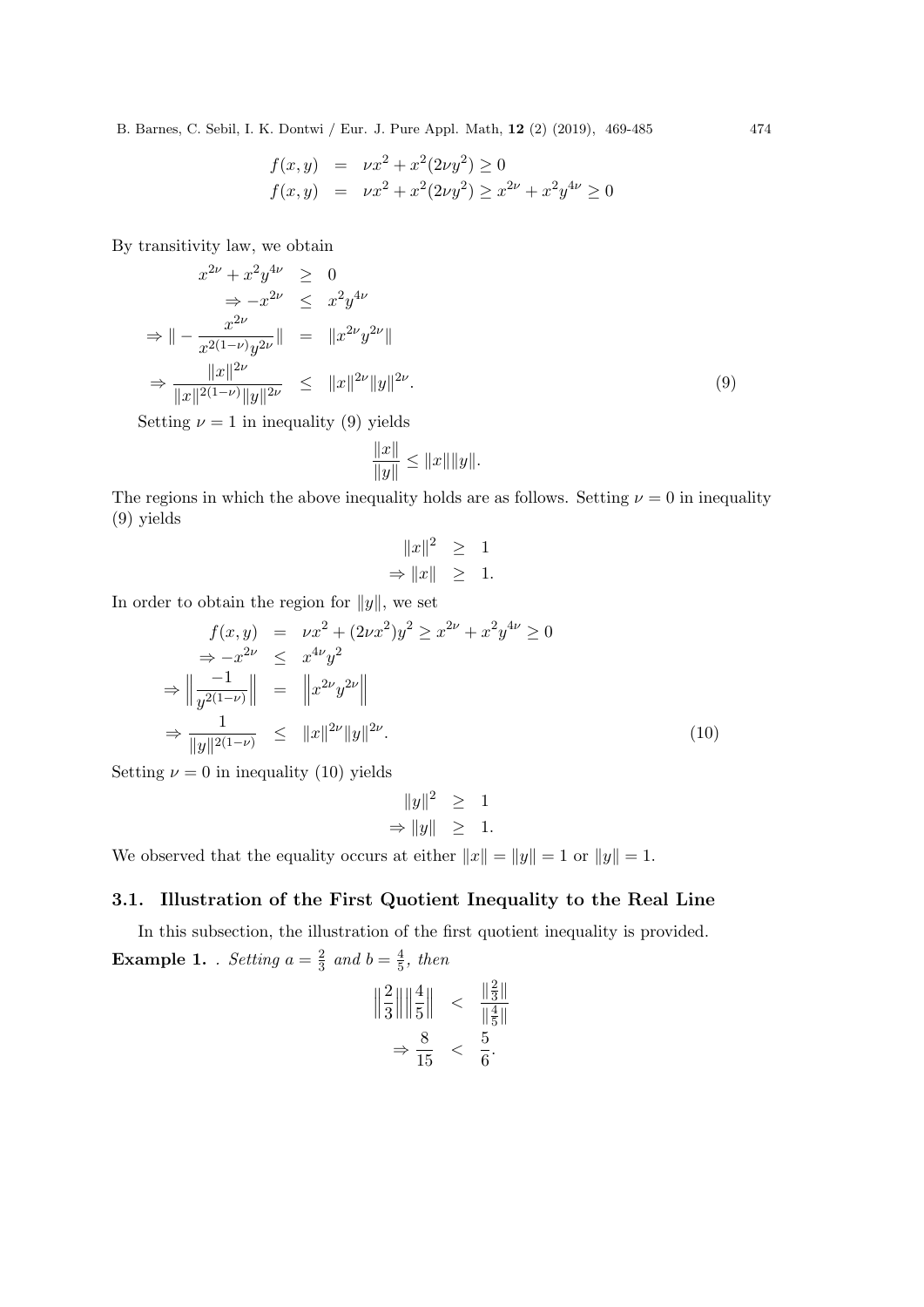## 3.2. The Applications of the First Quotient Inequality to  $L^P$  Spaces

**Theorem 4.** Suppose that  $f(x)$  and  $g(x)$  are measurable functions over the domain  $\Omega$ such that

$$
\int_{\Omega} |f(x)| dx \le +\infty.
$$

and

$$
\int_{\Omega} |g(x)| dx \le 1,
$$

then

$$
||f||_p||g||_p \le \frac{||f||_p}{||g||_p}.
$$

Proof: We observe that:

$$
\Big|\int_{\Omega} f(x)g(x)dx\Big|\leq \int_{\Omega} |f(x)||g(x)|dx.
$$

Applying the first quotient inequality to the term on the right hand side of the above inequality, we obtain

$$
\left| \int_{\Omega} f(x)g(x)dx \right| \leq \int_{\Omega} |f(x)||g(x)|dx \leq \int_{\Omega} \frac{|f(x)|}{|g(x)|}dx
$$
  
\n
$$
\Rightarrow \int_{\Omega} |f(x)||g(x)|dx \leq \int_{\Omega} \frac{|f(x)|}{|g(x)|}dx
$$
  
\n
$$
\Rightarrow \int_{\Omega} |f(x)||g(x)|dx \leq \frac{\int_{\Omega} |f(x)|dx}{\int_{\Omega} |g(x)|dx}
$$
  
\n
$$
\Rightarrow \left( \int_{\Omega} |f(x)|^p dx \right)^{\frac{1}{p}} \left( \int_{\Omega} |g(x)|^p dx \right)^{\frac{1}{p}} = \frac{\left( \int_{\Omega} |f(x)|^p dx \right)^{\frac{1}{p}}}{\left( \int_{\Omega} |g(x)|^p dx \right)^{\frac{1}{p}}}
$$
  
\n
$$
\Rightarrow \|f\|_p \|g\|_p \leq \frac{\|f\|_p}{\|g\|_p}.
$$

## 3.3. The Applications of the Second Quotient Inequality to  $L^P$  Spaces

In this subsection, the second quotient inequality is used to estimate the integrals in  $L^p$  spaces.

**Theorem 5.** Suppose that  $f(x)$  and  $g(x)$  are measurable functions over the domain  $\Omega$ such that

$$
\int_{\Omega} |f(x)| dx \ge 1
$$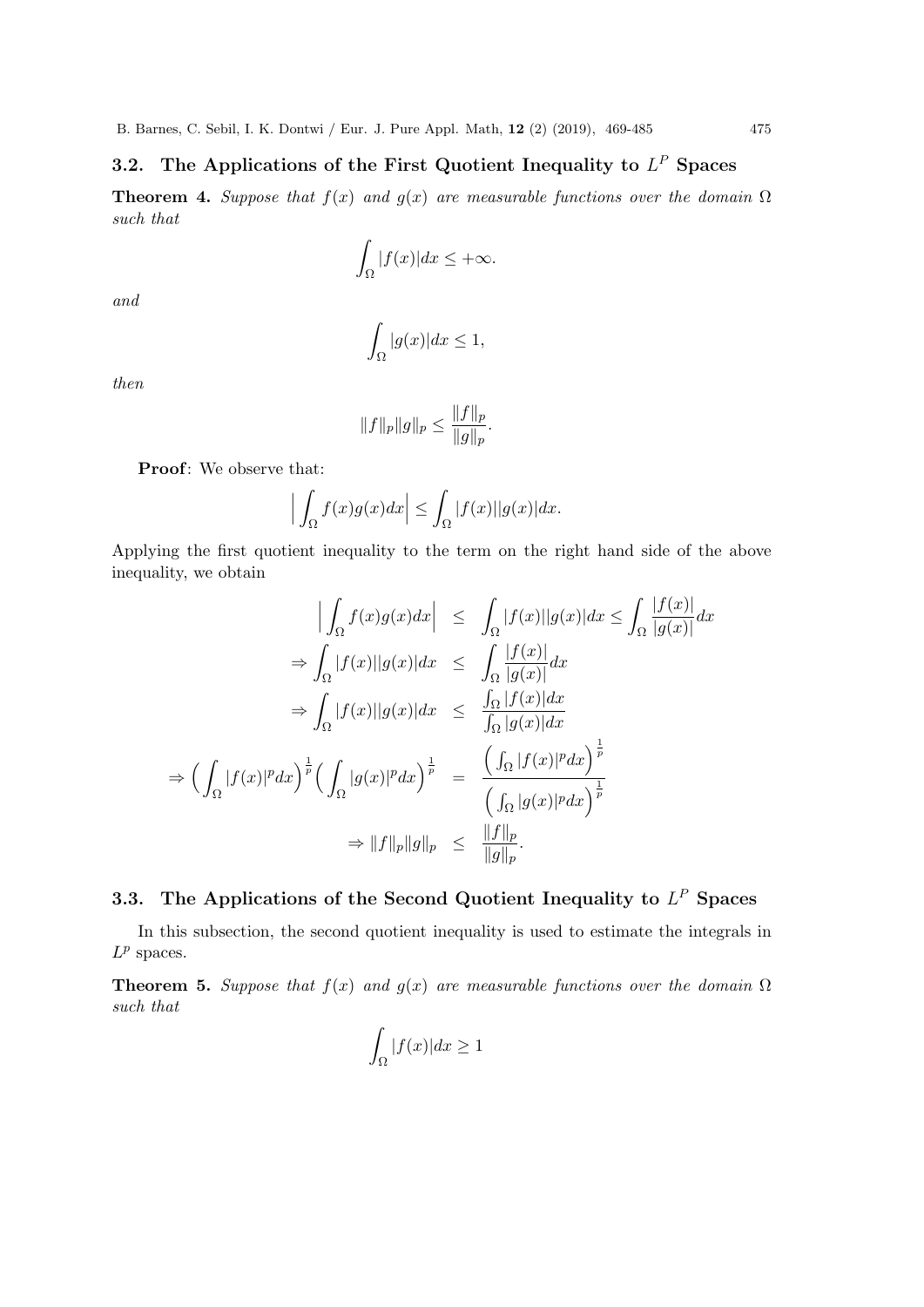$$
\int_{\Omega} |g(x)| dx \ge 1,
$$

then

$$
\frac{\|f\|_p}{\|g\|_p} \le \|f\|_p \|g\|_p.
$$

Proof: We can see that:

$$
\left| \int_{\Omega} \frac{f(x)}{g(x)} dx \right| \leq \int_{\Omega} \frac{|f(x)|}{|g(x)|} dx
$$
  

$$
\left| \int_{\Omega} \frac{f(x)}{g(x)} dx \right| \leq \frac{\int_{\Omega} |f(x)| dx}{\int_{\Omega} |g(x)| dx}
$$

Applying the second quotient inequality to the term on the right hand side of the above inequality yields

$$
\begin{array}{rcl}\n\left| \int_{\Omega} \frac{f(x)}{g(x)} dx \right| & \leq & \frac{\int_{\Omega} |f(x)| dx}{\int_{\Omega} |g(x)| dx} \leq \int_{\Omega} |f(x)| |g(x)| dx \\
& \Rightarrow \frac{\int_{\Omega} |f(x)| dx}{\int_{\Omega} |g(x)| dx} & \leq & \int_{\Omega} |f(x)| |g(x)| dx \\
\Rightarrow \frac{\left( \int_{\Omega} |f(x)|^p dx \right)^{\frac{1}{p}}}{\left( \int_{\Omega} |g(x)|^p dx \right)^{\frac{1}{p}}} = & \left( \int_{\Omega} |f(x)|^p dx \right)^{\frac{1}{p}} \left( \int_{\Omega} |g(x)|^p dx \right)^{\frac{1}{p}} \\
& \Rightarrow \frac{\|f\|_p}{\|g\|_p} & \leq & \|f\|_p \|g\|_p.\n\end{array}
$$

**Corollary 1.** Suppose that  $f(x)$  and  $g(x)$  are any two measurable functions defined on **R** with  $||f(x)|| \leq 1$  and  $||g(x)|| \leq 1$ , then

$$
\int_{a}^{b} \frac{\|f(x)\|}{\|g(x)\|} dx \le \int_{a}^{b} \|f(x)\| \|g(x)\| dx.
$$

Proof: We observe that:

$$
\begin{array}{rcl}\n\left| \int_{a}^{b} \frac{f(x)}{g(x)} dx \right| & \leq & \int_{a}^{b} \left| \frac{f(x)}{g(x)} \right| dx \\
\Rightarrow & \left| \int_{a}^{b} \frac{f(x)}{g(x)} dx \right| & = & \int_{a}^{b} \frac{\|f(x)\|}{\|g(x)\|} dx \leq \int_{a}^{b} \|f(x)\| \|g(x)\| dx \\
\Rightarrow & \int_{a}^{b} \frac{\|f(x)\|}{\|g(x)\|} dx & \leq & \int_{a}^{b} \|f(x)\| \|g(x)\| dx.\n\end{array}
$$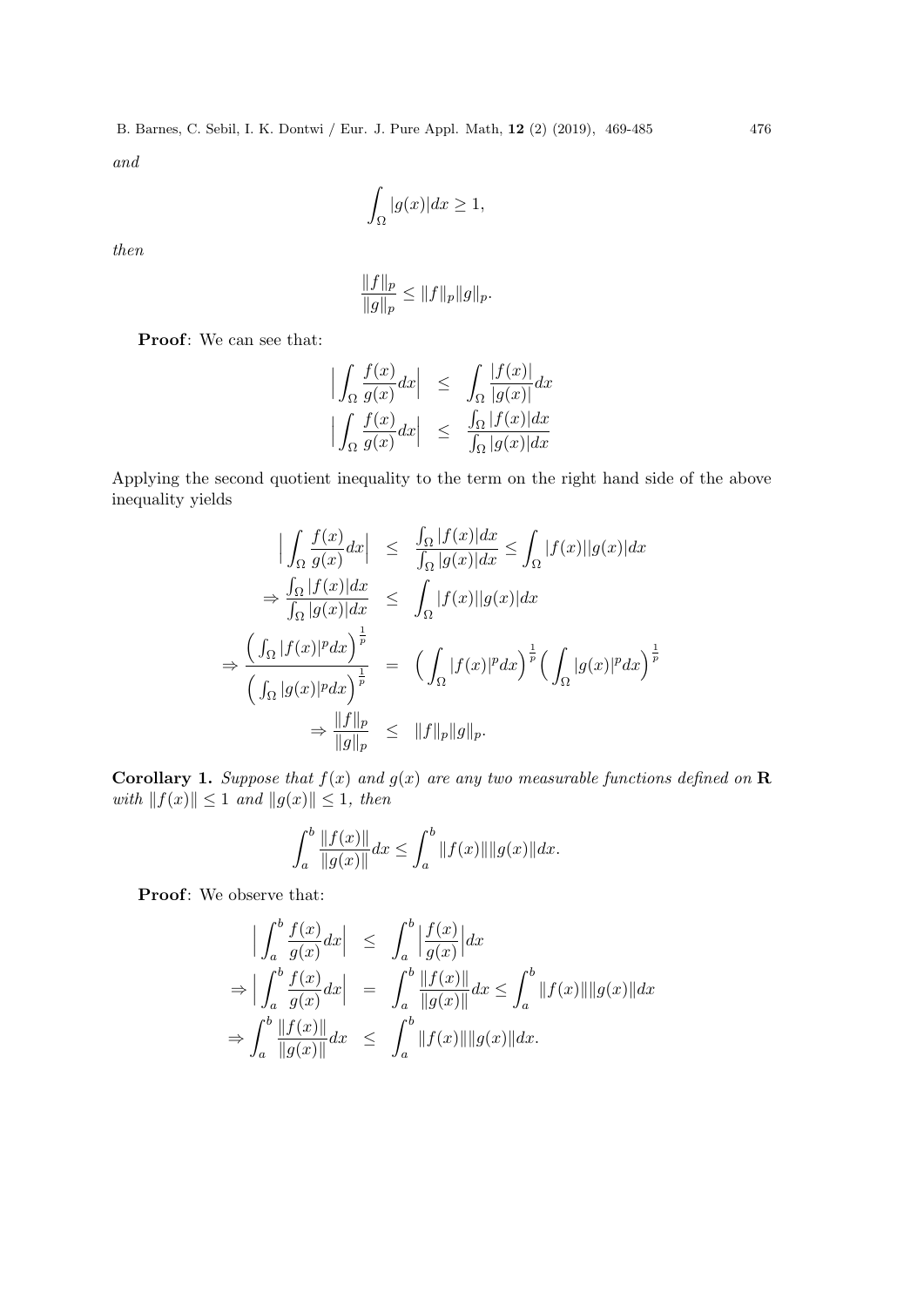**Corollary 2** (Isotonic linear functional). Let  $F(T)$  be an algebra of real functions defined on T and L a subclass of  $F(T)$  satisfying the axioms: (i)  $f, g \in L \Rightarrow f + g \in L$ ; (ii)  $f \in L$ ,  $\alpha \in \mathbf{R} \Rightarrow \alpha f \in L$ . A functional A defined on L is an isotonic linear functional on L provided that:

$$
(a) A(\alpha f + \beta g) = \alpha A(f) + \beta A(g), \forall \alpha, \beta \in \mathbf{R} \text{ and } f, g \in L
$$
  

$$
(b) \quad f(t) \ge g(t) \Rightarrow A(f) \ge A(g), \ t \in T.
$$

**Proof:** To prove the result in corollary  $2(a)$ , see for example, author in [11]. We prove the finding in corollary 2(b) by setting  $|| f(t)g(t) || \ge 1$ , then

$$
||f(t)|| \geq \frac{1}{||g(t)||}.
$$

Applying the second quotient inequality to the right hand side of the above inequality yields

$$
||f(t)|| \ge \frac{1}{||g(t)||} \le ||g(t)||
$$
  
\n
$$
\Rightarrow ||f(t)|| \ge ||g(t)||.
$$

This completes the proof.

## 3.4. Using the quotient Inequalities to obtain the estimate of Hahn-Banach contraction mapping theorem

In this section, the first product inequality is used to obtain an alternative way for proving Hahn Banach contraction mapping theorem.

Proposition 1. A contraction mapping T, defined on a complete normed linear space, has unique fixed point.

**Proof:** Setting a mapping  $T : X \to X$ , and let  $x_o \in X$  such that

$$
Tx_{n-1} = x_n, \quad \forall \ n = 1, 2, \dots.
$$

For any positive integer  $n$ , then

$$
||x_{m+1} - x_m|| = ||Tx_m - Tx_{m-1}|| \le \alpha ||x_m - x_{m-1}||
$$
  
\n
$$
\vdots
$$
  
\n
$$
||x_{m+1} - x_m|| \le \alpha^m ||x_1 - x_o||
$$
  
\n
$$
||x_{m+1} - x_m|| \le (\alpha^{n+k-1} + \alpha^{n+k-2} + ... + \alpha^n) ||x_1 - x_o||.
$$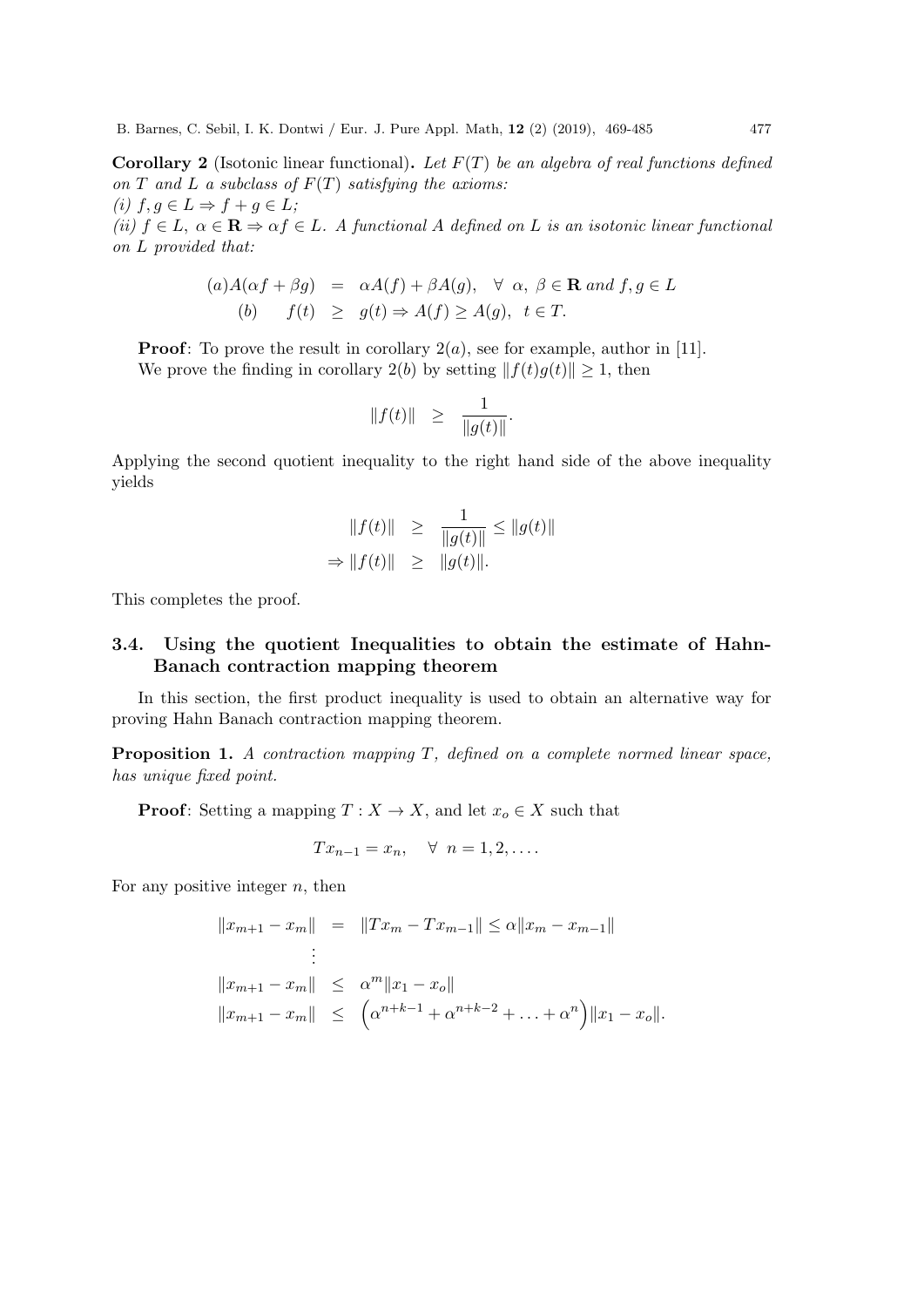where,  $\alpha$ , is the boundedness constant. Using the first quotient inequality on the right hand side of the above inequality yields

$$
||x_{m+1} - x_m|| \le \frac{1}{\left(\alpha^{n+k-1} + \alpha^{n+k-2} + \dots + \alpha^n\right)} ||x_1 - x_o||
$$
  

$$
||x_{m+1} - x_m|| = \frac{(1 - \alpha)}{\alpha^n} ||x_1 - x_o||.
$$

We can see that  $\frac{(1-\alpha)}{\alpha^n} \to 0$  as  $n \to \infty$  for all  $\alpha \geq 1$ . The sequence  $\{X_n\}_{n=1}^{\infty}$  is convergent. The normed space X is complete since  $\{X_n\}_{n=1}^{\infty}$  has a limit point in X.

Let  $x$  be the element of  $X$  such that

$$
\lim_{n \to \infty} X_n = x.
$$

Thus,

$$
Tx = T(\lim_{n \to \infty} X_n)
$$
  

$$
Tx = \lim_{n \to \infty} TX_n.
$$

By the continuity of  $T$ . We can see that:

$$
\lim_{n \to \infty} T y_n = \lim_{n \to \infty} T y_{n+1} = y.
$$

Suppose further that  $Ty_1 = y_1$  and  $Ty_2 = y_2$ . Then

$$
||y_1 - y_2|| = ||Ty_1 - Ty_2||
$$
  
\n
$$
||y_1 - y_2|| \le ||y_1 - y_2||
$$
  
\n
$$
||y_1 - y_2|| < ||y_1 - y_2||,
$$

which is a contradiction. Thus, the fixed point theorem is unique.

## 3.5. Using the Product and quotient Inequalities to obtain sharp Inequalities in Sobolev spaces

**Lemma 1.** For any  $1 \leq p < n$ ,  $W^{1,p}(\mathbb{R}^n) \hookrightarrow L^r(\mathbb{R}^n)$  is continuously imbedded,  $\forall \alpha \in$  $(0, 1]$  and  $||u|| \geq 2$ .

**Proof**: Setting  $\alpha \in (0,1]$  and  $u \in W^{1,p}(\mathbb{R}^n)$ , we see that  $u \in L^{p*}(\mathbb{R}^n)$ . Then

$$
||u||_r^r \leq \alpha \int_{\mathbf{R}^n} (|u|^r + |u|^r) dx
$$
  
\n
$$
||u||_r^r = \alpha \Big( \int_{\mathbf{R}^n} |u|^r dx + \int_{\mathbf{R}^n} |u|^r dx \Big)
$$
  
\n
$$
||u||_r^r \leq \alpha \Big( \Big( \int_{\mathbf{R}^n} |u|^p dx \Big)^{\frac{r}{p}} + \Big( \int_{\mathbf{R}^n} |u|^{p*} dx \Big)^{\frac{r}{p*}} \Big)
$$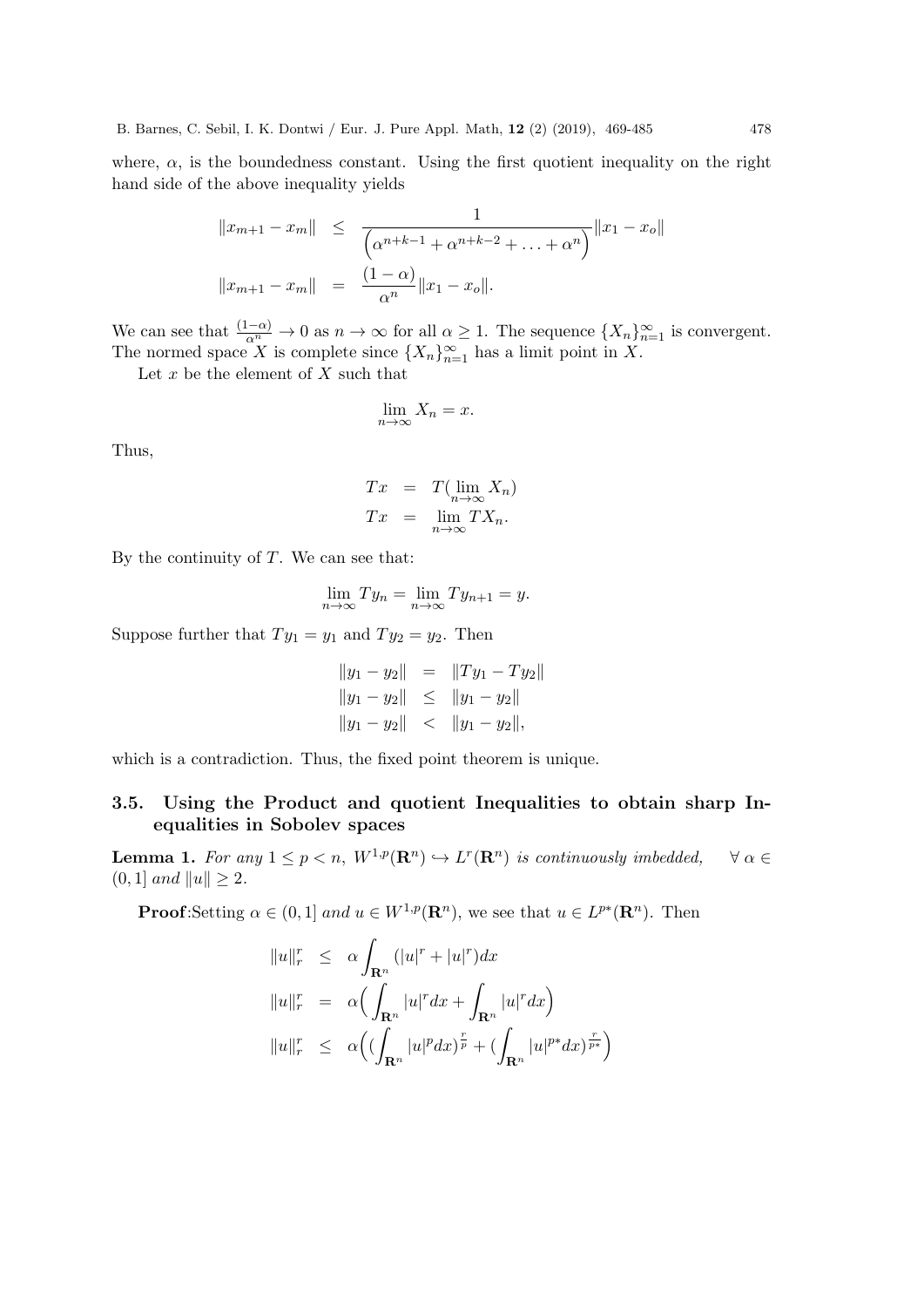$$
||u||_r \leq \alpha (||u||_p + ||u||_{p*}).
$$

Using the second product inequality, we obtain

$$
||u||_r \leq \alpha (||u||_p ||u||_{p*})
$$
  
\n
$$
\Rightarrow ||u||_r \leq \alpha (c||u||_p ||\nabla u||_{p*})
$$
  
\n
$$
\Rightarrow ||u||_r \leq \alpha c||u||_{1,p}^2.
$$

This completes the proof.

## 4. The Applications of the First Quotient Inequality to Unitary Space

In this section, the estimates involving the quotients of norms in the unitary space are obtained by using both the first and second product inequalities.

Definition 7. Setting

$$
H_p^E(\epsilon) = \inf \left\{ \sup \left( \frac{1}{2\pi} \int_0^{2\pi} \|x + e^{i\theta} y\|^p d\theta \right)^{\frac{1}{p}} - 1 : \|y\| = 1, \|x\| = \epsilon \right\}, \ \ 0 < p < \infty, \ \ and \ \ \epsilon \ge 1.
$$

**Theorem 6.** Suppose that  $(X, \|\cdot\|_p)$  is a continuously quasi-normed space. Then for any  $x \in X$ , there exists  $\delta > 0$  such that

$$
\frac{1}{2\pi} \int_0^{\pi} ||x + re^{i\theta}y|| d\theta \le \frac{1}{2\pi} \int_0^{\pi} \frac{||x||}{||re^{i\theta}y||} d\theta.
$$

**Proof:** Setting  $0 < r \leq 1$ , we have

$$
\left(\frac{1}{2\pi}\int_0^\pi \|x+re^{i\theta}y\|^p d\theta\right)^{\frac{1}{p}} \leq \left(\frac{1}{2\pi}\int_0^\pi (\|x\|+\|re^{i\theta}y\|)^p d\theta\right)^{\frac{1}{p}}
$$
  
\n
$$
\Rightarrow \left(\frac{1}{2\pi}\int_0^\pi (\|x+re^{i\theta}y\|)^p d\theta\right)^{\frac{1}{p}} \leq \left(\frac{1}{2\pi}\int_0^\pi (\|x\|^p+\|r\|^p) d\theta\right)^{\frac{1}{p}} \leq \left(\frac{1}{2\pi}\int_0^\pi \frac{\|x\|^p}{\|r\|^p} d\theta\right)^{\frac{1}{p}}
$$
  
\n
$$
\Rightarrow \left(\frac{1}{2\pi}\int_0^\pi \|x\|^p d\theta\right)^{\frac{1}{p}} \leq \left(\frac{1}{2\pi}\int_0^\pi \frac{\|x\|^p}{\|r\|^p} d\theta\right)^{\frac{1}{p}}
$$
  
\n
$$
\Rightarrow \|x\|_p \leq \frac{\|x\|_p}{\|r\|_p}.
$$

Hence,

$$
\frac{1}{2\pi} \int_0^{\pi} \|x + re^{i\theta}y\| d\theta \le \frac{1}{2\pi} \int_0^{\pi} \frac{\|x\|}{\|re^{i\theta}y\|} d\theta.
$$

The converse inequality of theorem (6) is obvious. Thus, define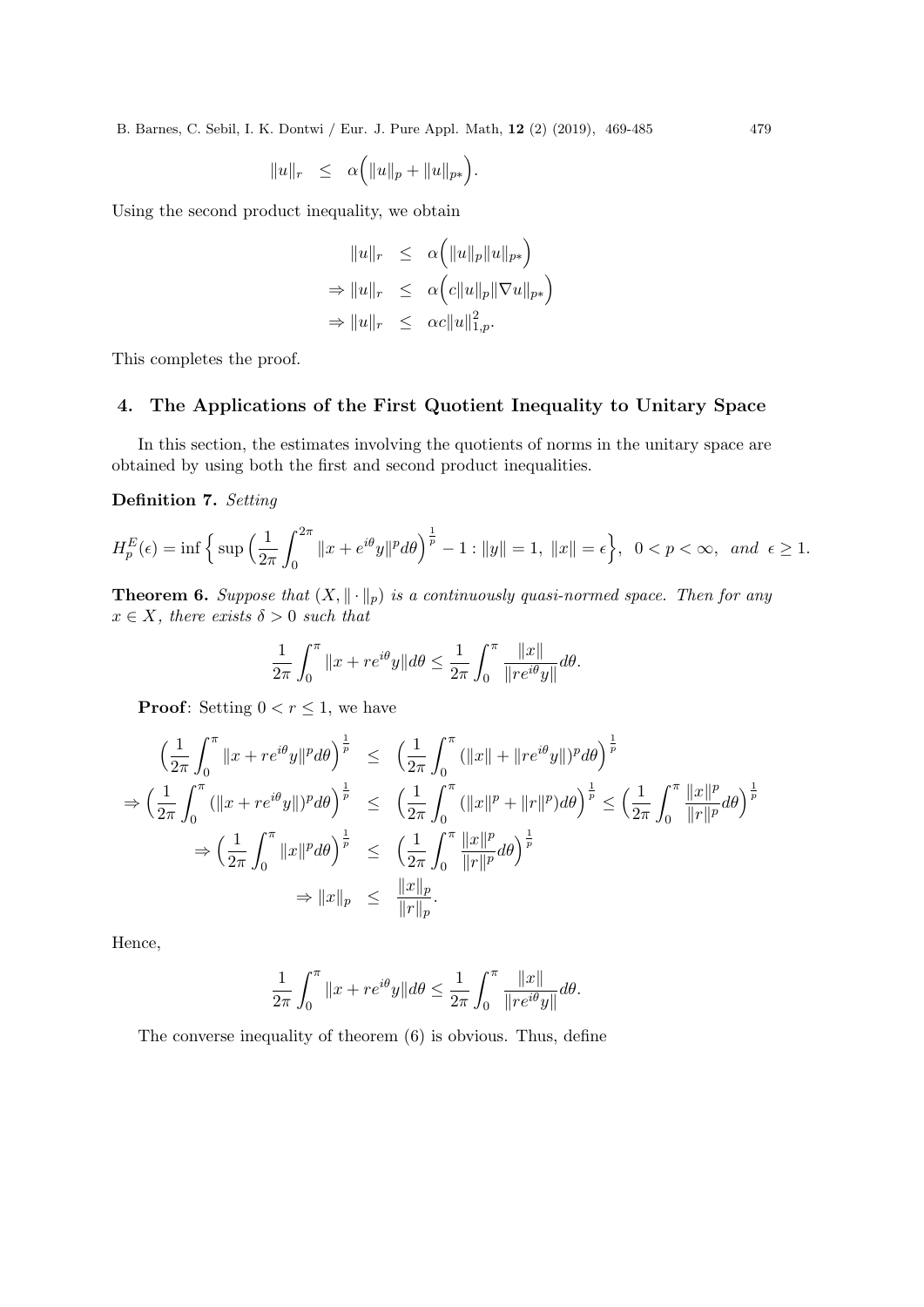## Definition 8.

$$
H_p^E(\epsilon) = \inf \left\{ \sup \left( \frac{1}{2\pi} \int_0^{2\pi} \|x + e^{i\theta} y\|^p d\theta \right)^{\frac{1}{p}} - 1 : \|y\| = 1, \|x\| = \epsilon \right\}, \ \ 0 < p < \infty, \ \ and \ \ \epsilon \le 1,
$$

and provide the converse result in corollary 3 below.

**Corollary 3.** Suppose that  $(X, \|\cdot\|_q)$  is a continuously quasi-normed space. Then there exists  $0 < p < \infty$ , such that whenever x and y are in X with  $\delta = \delta(x, y) > 0$ , then

$$
||x|| \le \left(\frac{1}{2\pi} \int_0^{2\pi} \left\|\frac{x}{re^{i\theta}y}\right\|^p\right)^{\frac{1}{p}}, \qquad 0 < r \le \delta \le 1.
$$

Proof: We see that:

$$
\left(\frac{1}{2\pi}\int_0^{2\pi}\left\|\frac{x}{re^{i\theta}y}\right\|^p d\theta\right)^{\frac{1}{p}} = \left(\frac{1}{2\pi}\int_0^{2\pi}\frac{\|x\|^p}{\|re^{i\theta}y\|^p} d\theta\right)^{\frac{1}{p}}.
$$

Using the first quotient inequality on the right hand side of the above equation, we obtain

$$
\Rightarrow \left(\frac{1}{2\pi} \int_0^{2\pi} \left\|\frac{x}{re^{i\theta}y}\right\|^p d\theta\right)^{\frac{1}{p}} \ge \left(\int_0^{2\pi} \frac{\|x\|^p}{\|r\|^p}\right)^{\frac{1}{p}} \ge \left(\int_0^{2\pi} \|x\|^p \|r\|^p\right)^{\frac{1}{p}}
$$
  

$$
\Rightarrow \left(\int_0^{2\pi} \|x\|^p \|r\|^p\right)^{\frac{1}{p}} \le \left(\int_0^{2\pi} \frac{\|x\|^p}{\|r\|^p}\right)^{\frac{1}{p}}
$$
  

$$
\Rightarrow \left(\int_0^{2\pi} \|x\|^p\right)^{\frac{1}{p}} \le \left(\int_0^{2\pi} \frac{\|x\|^p}{\|r\|^p}\right)^{\frac{1}{p}}
$$
  

$$
\Rightarrow \|x\|_p \le \frac{\|x\|_p}{\|r\|_p}.
$$

It follows that,

$$
||x||_p \le \Big(\int_0^{2\pi} \frac{||x||^p}{||r||^p}\Big)^{\frac{1}{p}}.
$$

Hence,

$$
||x|| \le \left(\frac{1}{2\pi} \int_0^{2\pi} \left\|\frac{x}{re^{i\theta}y}\right\|^p\right)^{\frac{1}{p}}, \qquad 0 < r \le \delta \le 1.
$$

**Proposition 2.** Suppose that  $(X, \|\cdot\|_q)$  is a continuously quasi-normed space. The following statements are equivalent:

(i)  $(X, \|\cdot\|)$  is locally PL-convex;

(ii) there exists  $0 < p < \infty$ , such that whenever x and y are in X with  $\delta = \delta(x, y) > 0$ such that

$$
||x|| \le \left(\frac{1}{2\pi} \int_0^{2\pi} \left\|\frac{x}{re^{i\theta}y}\right\|^p\right)^{\frac{1}{p}}, \qquad 0 < r \le \delta \le 1;
$$

(iii)  $\ln ||x||$  is a pluri-subharmonic function on X.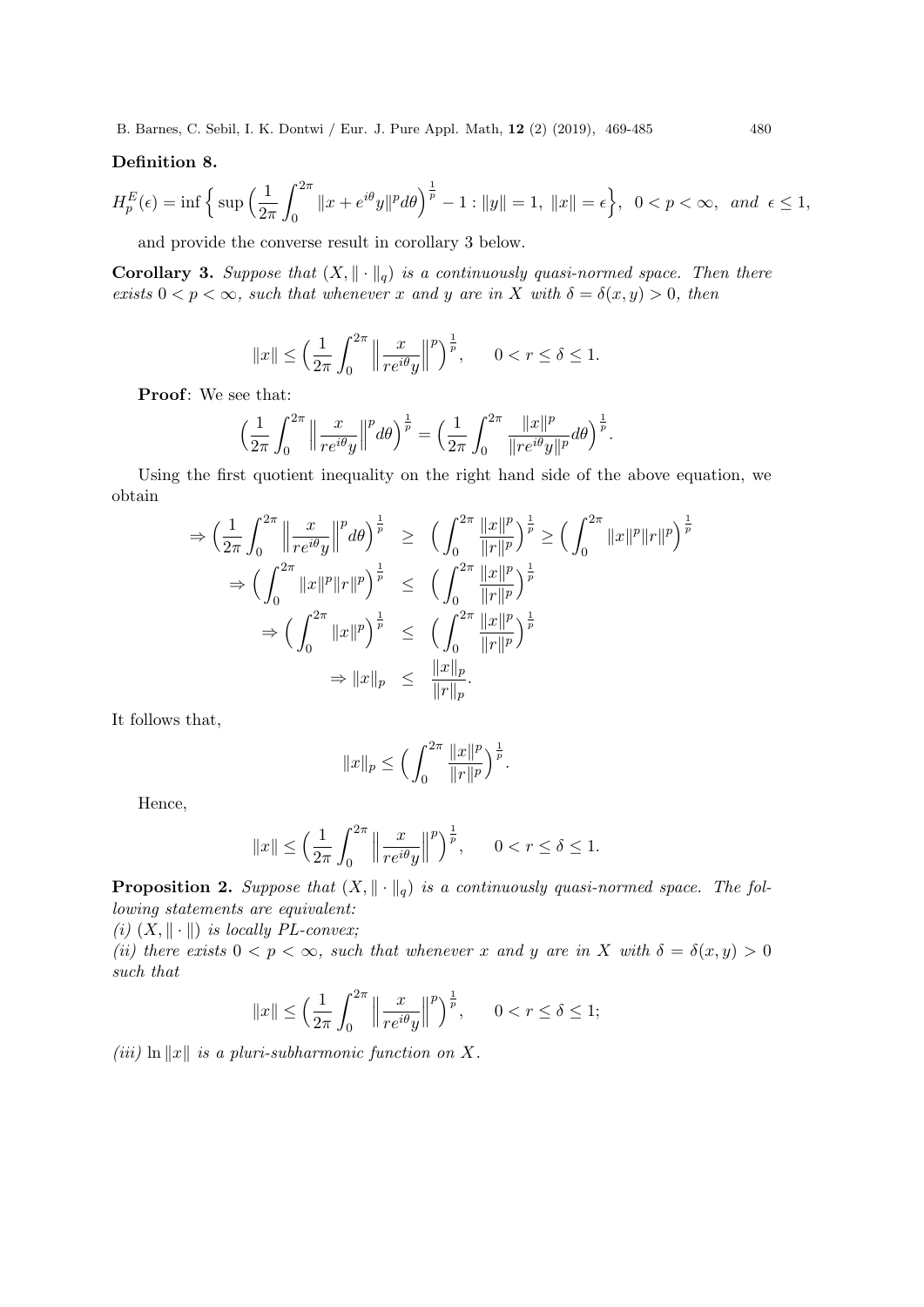## 5. Quotient Inequalities involving Powers

In this section, the inequalities involving the relationships among index product of numbers and its quotient of numbers as bases are established for given regions of validity. Thus, we introduce in this paper the index power quotient inequalities; the first and second index power quotient inequalities. The main result is expressed in theorem (7), which is the fundamental tool for proving other results in this paper. involving propositions and corollaries.

**Theorem 7** (First index power quotient inequality). Let  $T : X \rightarrow Y$  be a Banach space. Then

$$
||x||^{pq} \le ||x||^{\frac{p}{q}}, \ \forall \ x \in X, \ 0 \le p < \infty, \ and \ 0 < q \le 1,
$$

where equality occurs at either  $p = 0$  or  $q = 1$ . **Proof:** Setting  $0 \leq p < \infty$ , and  $0 < q \leq 1$ . We can see that:

$$
f(x) = -(pqx + \frac{p}{q}x) \le 0
$$
  
\n
$$
\Rightarrow f(x) = -(pqx + \frac{p}{q}x) = -(x^{pq} + x^{\frac{p}{q}}) \le 0
$$
  
\n
$$
\Rightarrow -(x^{pq} + x^{\frac{p}{q}}) \le 0
$$
  
\n
$$
\Rightarrow -x^{pq} \le -x^{\frac{p}{q}}
$$
  
\n
$$
\Rightarrow ||x||^{pq} \le ||x||^{\frac{p}{q}}, \quad \forall x \in X.
$$

This completes the proof.

The converse of theorem 7 is stated in theorem 8 below.

**Theorem 8** (Second index power quotient inequality). Let  $T : X \rightarrow Y$  be a Banach space. Then

$$
||x||^{\frac{p}{q}} \leq ||x||^{pq}, \ \ \forall \ \ x \in X, \ 1 \leq p < \infty, \ and \ 1 \leq q < \infty.
$$

Proof: The proof of theorem 8 is similar to theorem 7.

**Theorem 9.** Let  $T: X \to Y$  be a Banach space. Then

$$
||a|| ||b|| \le pq^2 ||a||^p + p^2 q ||b||^q, \forall \quad a, b \in X \quad p, q \le 1.
$$

**Proof:** Using the Young's inequality, we have

$$
\begin{array}{rcl} \|ab\| & \leq & \|\frac{qa^p + pb^q}{pq}\| \\ \|a\| \|b\| & \leq & \dfrac{\|qa^p + pb^q\|}{\|pq\|} . \end{array}
$$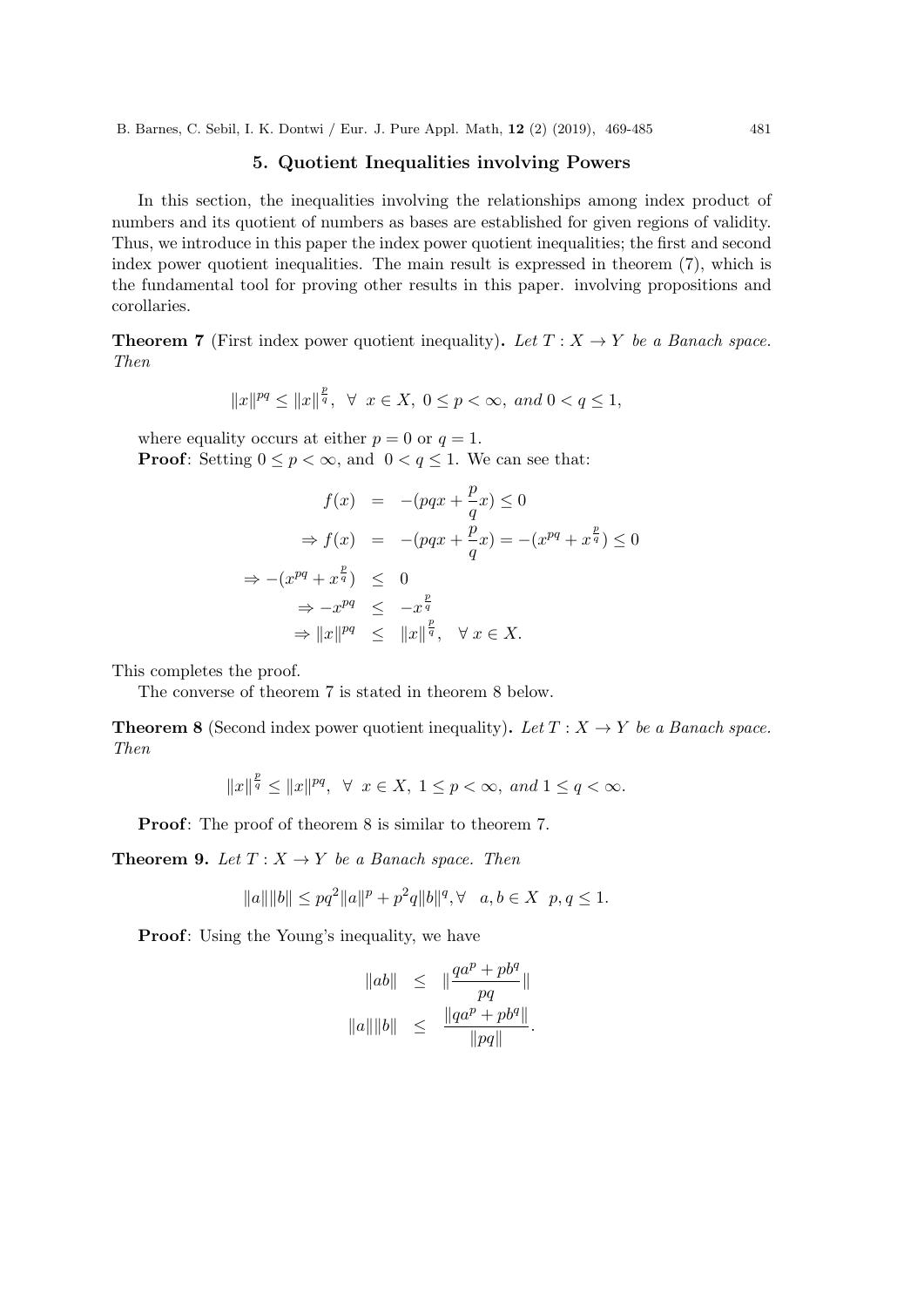Applying the second quotient inequality on the right hand side of the above inequality yields

$$
||a|| ||b|| \le (||qa^p + pb^q||) ||pq||
$$
  
 
$$
||a|| ||b|| \le pq^2 ||a||^p + p^2 q ||b||^q, p, q \ge 1.
$$

**Theorem 10.** Let  $T: X \to Y$  is a Banach space. Then

$$
pq^{2}||a||^{p} + p^{2}q||b||^{q} \le ||a|| ||b||, \forall a, b \in X \ p, q \in [0, 1).
$$

Proof: We see that:

$$
\begin{array}{rcl}\n\|ab\| & \leq & \|\frac{qa^p + pb^q}{pq}\| \\
\Rightarrow \|a\| \|b\| & \leq & \frac{\|qa^p + pb^q\|}{\|pq\|}.\n\end{array}
$$

Applying the first quotient inequality on the right hand side of the above inequality yields

$$
\begin{aligned}\n\left(\|qa^p + pb^q\|\right) &\|pq\| &\leq \|a\| \|b\| \\
\Rightarrow pq^2 \|a\|^p + p^2 q \|b\|^q &\leq \|a\| \|b\|, \ \ p, q \in [0, 1).\n\end{aligned}
$$

## 6. The Applications of the Index Power Quotient Inequalities to H $\ddot{o}$ lder Spaces

In this section, the quotient inequalities involving index are introduced.

**Theorem 11.** Let  $0 \leq p \leq +\infty$  and  $0 \leq q \leq 1$  such that  $\left|\frac{p}{q}\right|$  $\left|\frac{p}{q}\right| < 1$ . Then a mapping  $T: X \to Y$  is Hölder-type continuous of exponent  $\frac{p}{q}$  at  $x_o$ , if

$$
||T(x) - T(x_o)|| \le L||x - x_o||^{\frac{p}{q}}, \ \ \forall \ \ x, \ x_o \in X,
$$

where L is the  $\frac{p}{q}$ -th Hölder coefficient of T.

**Proof:** By the Hölder continuity of T of exponent  $\gamma$ , we have

$$
||T(x) - T(x_o)|| \le L||x - x_o||^{\gamma}, \ \forall \ x, \ x_o \in X \ and \ \gamma \in (0, 1].
$$

Setting  $\gamma = |p||q|$  and applying the power quotient inequality, we obtain

$$
||T(x) - T(x_0)|| \leq L||x - x_0||^{pq} \leq L||x - x_0||^{\frac{p}{q}}
$$
  

$$
||T(x) - T(x_0)|| \leq L||x - x_0||^{\frac{p}{q}} \forall x, x_0 \in X, \left|\frac{p}{q}\right| \leq 1.
$$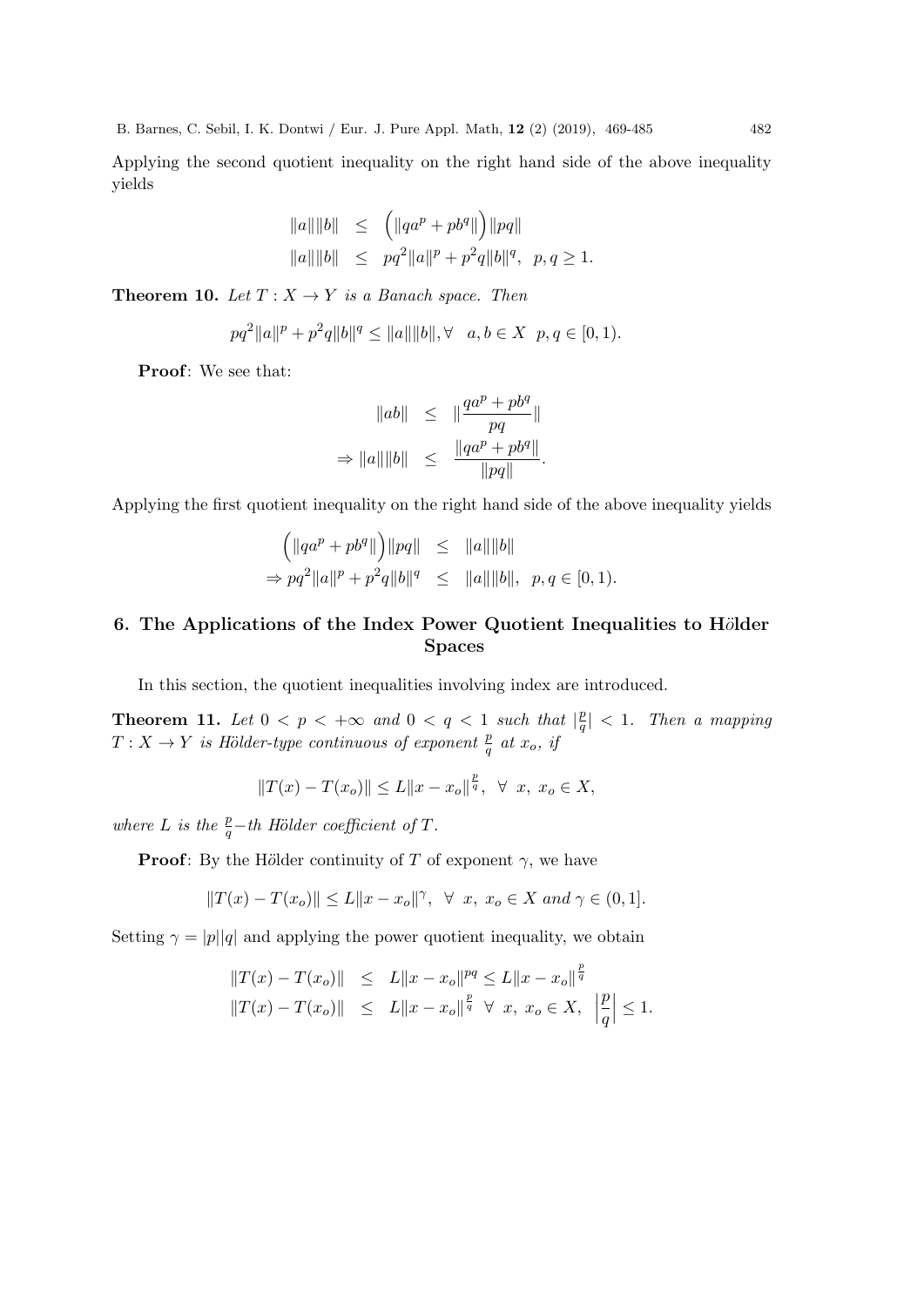**Theorem 12.** Let A and B be selfadjoint operators with  $S_p(A)$ ,  $S_p(B) \subseteq [m, M]$  for some real numbers  $m < M$ . If  $f : [m, M] \to \mathbf{R}$  is of  $\frac{p}{q} - L$ -Hölder type. Thus, for a given  $|p||q| \leq 1$  and  $L > 0$ , we have:

$$
\left|f(s) - f(t)\right| \le L \left|s - t\right|^{\frac{p}{q}}, \quad \forall \ s, t \in [m, M].
$$

Then the Ostrowski type inequality for selfadjoint operators becomes:

$$
\left|f(s) - \langle f(A)x, x \rangle\right| \le \left[\frac{1}{2}(M-m) + |s - \frac{m+M}{2}|\right]^{\frac{p}{q}}, \ \ \forall \ \ s \in [m, M] \ and \ x \in H \ with \ \|x\| = 1.
$$

Moreover, we have:

$$
\left| \langle f(B)y, y \rangle - \langle f(A)x, x \rangle \right| \leq \left\langle \left| f(B) - \langle f(A)x, x \rangle \cdot 1_H \right|_y, y \right\rangle.
$$
  

$$
\leq L \Big[ \frac{1}{2} (M - m) + \langle |B - \frac{m + M}{2} \cdot 1_H | y, y \rangle \Big]^{\frac{p}{q}},
$$
  

$$
\forall x, y \in H \text{ with } ||x|| = ||y|| = 1,
$$

and H denotes Hilbert space.

Proof: We can see that, using the Ostrowski-type inequality for the Riemann-Stieltjes integral, we have:

$$
\left|f(s)[u(b) - u(a)] - \int_a^b f(t)du(t)\right| \le L\left[\frac{1}{2}(b-a) + |s - \frac{a+b}{2}|\right]^r \bigvee_a^b(u).
$$

Setting  $r = |p||q| \leq 1$  and applying the first index power quotient inequality, we obtain

$$
\begin{aligned}\n\left| f(s)[u(b) - u(a)] - \int_a^b f(t) du(t) \right| &\le L \Big[ \frac{1}{2}(b-a) + |s - \frac{a+b}{2}| \Big]^{pq} \bigvee_a^b(u) \\
&\le L \Big[ \frac{1}{2}(b-a) + |s - \frac{a+b}{2}| \Big]^{p \overline{q}} \bigvee_a^b(u) \\
\left| f(s)[u(b) - u(a)] - \int_a^b f(t) du(t) \right| &\le L \Big[ \frac{1}{2}(b-a) + |s - \frac{a+b}{2}| \Big]^{p \overline{q}} \bigvee_a^b(u), \ \ s \in [a, b],\n\end{aligned}
$$

u is a bounded variation on  $[a, b]$  and  $\bigvee_a^b$  is the total variation of u on  $[a, b]$ . Then the functional  $f(t)$  is of  $\frac{p}{q} - L - H \ddot{o}$ lder-type on [a, b].

Also, setting  $u(\lambda) = g_x(\lambda) = \langle E_{\lambda x}, x \rangle$ , where  $x \in H$  with  $||x|| = 1$ , then

$$
\Big|f(s)-\int_m^M f(\lambda)d(\langle E_{\lambda x},x\rangle)\Big| \ \le\ L\Big[\frac12(M-m)+|s-\frac{m+M}2|\Big]^{pq}\bigvee_m^M(g(x))
$$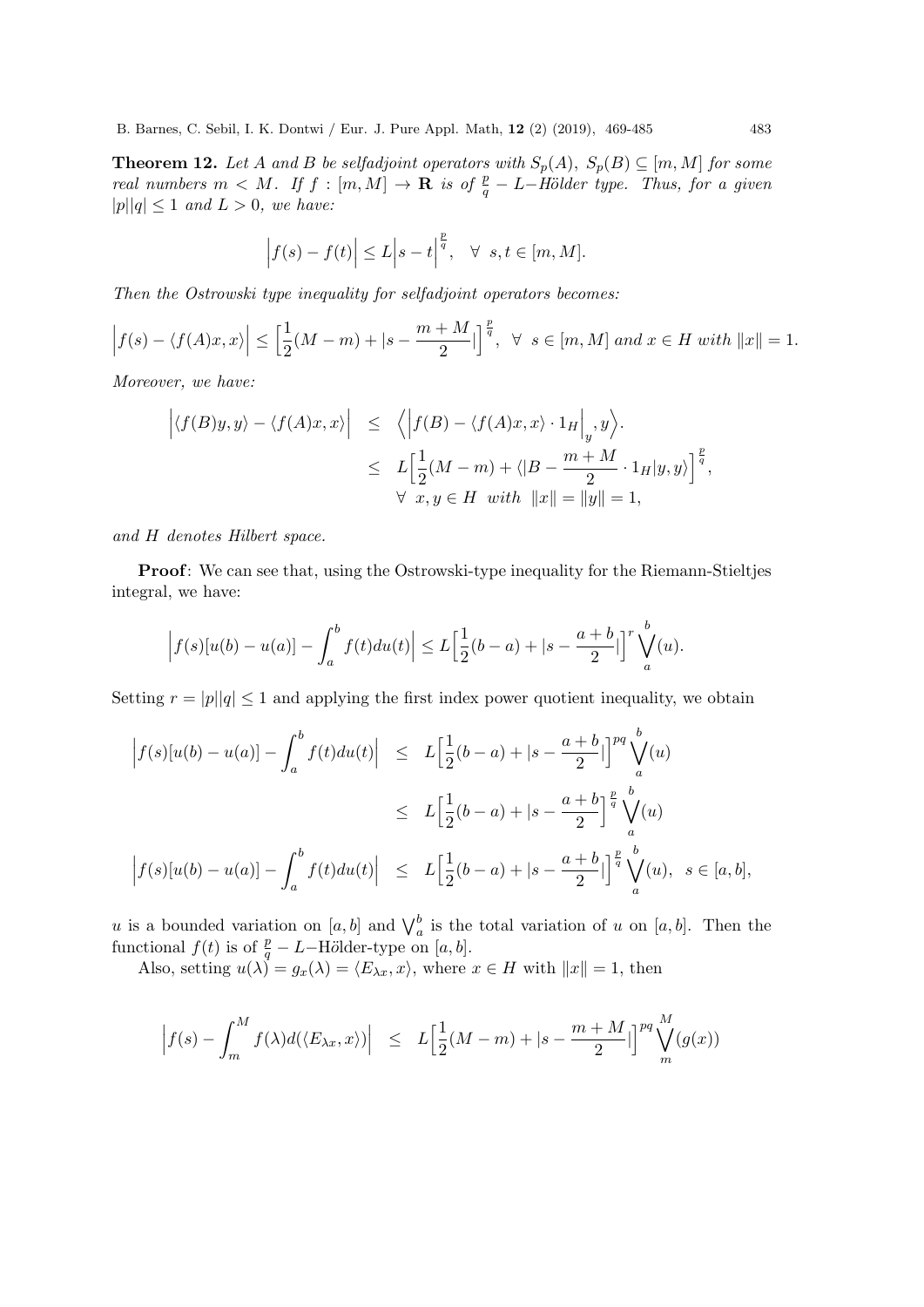REFERENCES 484

$$
\leq L\Big[\frac{1}{2}(M-m)+|s-\frac{m+M}{2}|\Big]^{\frac{p}{q}}\bigvee_m^M(g(x))
$$
  

$$
\Big|f(s)-\int_m^Mf(\lambda)d(\langle E_{\lambda x},x\rangle)\Big| \leq L\Big[\frac{1}{2}(M-m)+|s-\frac{m+M}{2}|\Big]^{\frac{p}{q}}\bigvee_m^M(g(x)).
$$

Again, we see that:

$$
\left\langle |f(B) - \langle f(A)x, x \rangle \cdot 1_H |_{y}, y \right\rangle \leq \left\langle \left[ \frac{1}{2}(M-m) + |B - \frac{m+M}{2} \cdot 1_H| \right]^{pq} y, y \right\rangle
$$
  

$$
\leq \left\langle \left[ \frac{1}{2}(M-m) + |B - \frac{m+M}{2} \cdot 1_H| \right]^{p} y, y \right\rangle,
$$
  

$$
\forall x, y \in H, ||x|| = ||y|| = 1.
$$

This completes the proof.

### 7. Conclusion

In a nutshell, the first and second quotient inequalities are introduced which extend some findings in functional spaces such as  $L^p$  space, Hilbert space, unitary space, Hölder spaces and Sobolev spaces. The relationship between the inequality involving norm of quotient of the vectors or functions and its product counterpart has not been observed over the years and vice versa. These inequalities do not only establish the relationship between two mathematical structures but also, useful for establishing many functional properties such as continuity, boundedness, expansive of the operators in functional spaces.

#### References

- [1] W. J. Davis, D. J. H. Garling and N. Tomczak-Jaegermann, The complex of quasinormed linear spaces Journal of Functional Analysis, 55 , (1984). pp. 110-150.
- [2] M. Agueh, N. Ghoussoub and X. Kang, Geometric inequalities via a general comparison principle for interacting gases, Geom. Funct. Anal., 14,(2004). pp. 215-244.
- [3] B. Barnes, C. Sebil and E. Harris, A note on the quasi-normed linear space, Advances in theoretical and applied mathematics, 13, No. 2(2018). pp. 107-114.
- [4] B. Barnes, E. D. J. Owusu-Ansah, S. K. Amponsah and C. Sebil, The proofs of product inequalities in a generalized vector spaces, European journal of pure and applied mathematics, 11, No. 2(2018). pp. 375-389.
- [5] B. Barnes, I. A. Adjei and C. Sebil and E. Harris, product-normed linear spaces, European journal of pure and applied mathematics,  $11$ , No.  $3(2018)$ . pp. 740-750.
- [6] H. Royden and P. Fitxpatrick, Real Analysis. Pearson Education, Inc,  $4^{th}$  ed., Upper saddle River; 2010.